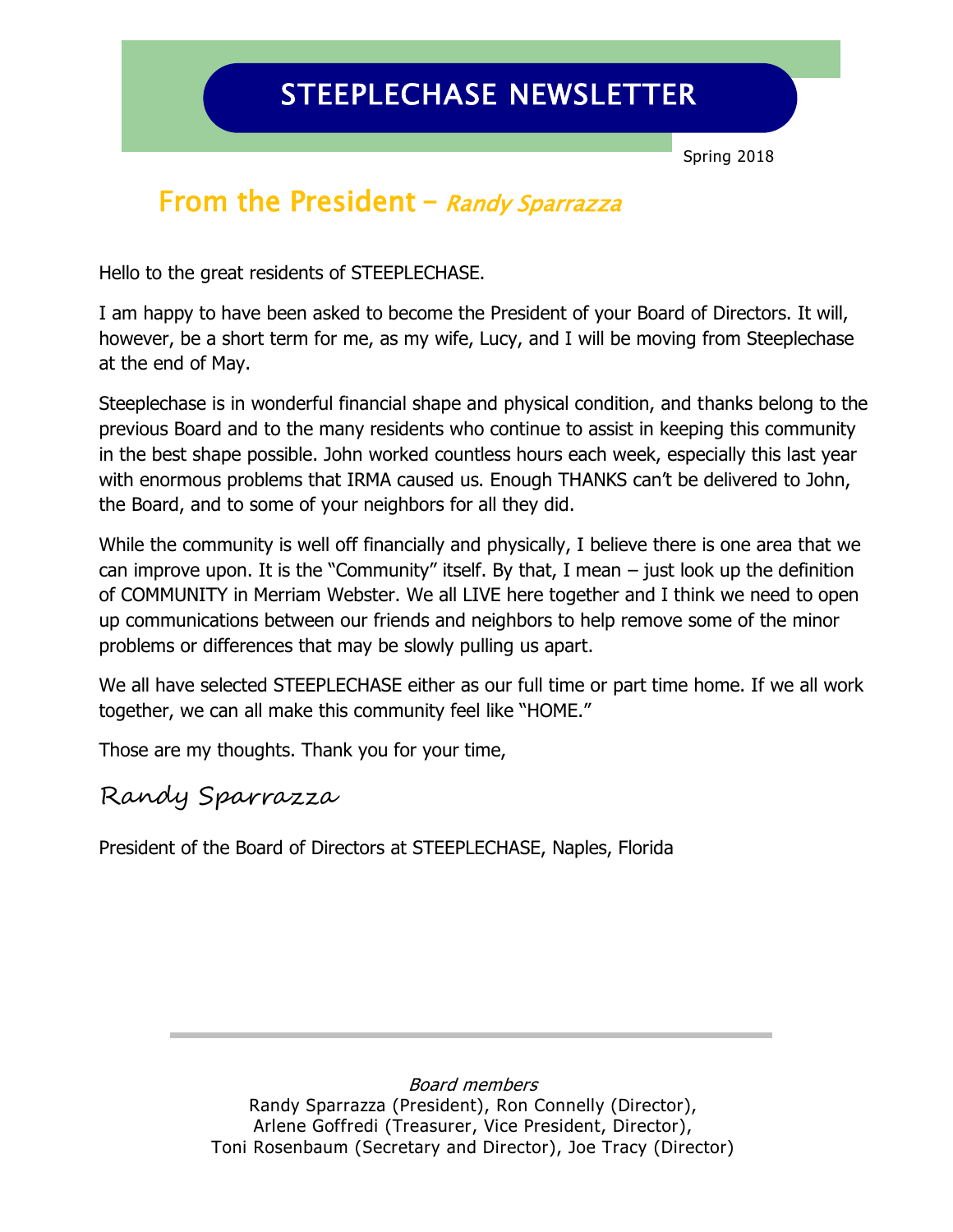# Board Members: coming and going

Thanks to three Board members whose two-year terms ended at the annual meeting on February 27, 2018. John Rosenbaum served as President in 2017. Linda Reed served at Vice President and Art Miller as Secretary.

**Randy Sparrazza** joined the Board of Directors in February 2017 as a Director. Randy agreed to serve the Board as **President** in 2018. Randy and his wife, Lucy, are planning to move from Steeplechase sometime in the spring.

**Arlene Goffredi** continues as Treasurer and Director, in the second year of a two-year term. Arlene has owned a condo in Steeplechase since 1999, moving to Naples permanently in July 2002. She has served 12 years on the Board and advises that she will not run again in 2019.

This year no one applied to run for a seat on our Board of Directors to fill the three vacancies. Our documents allow the current Directors to appoint someone to fill vacant seats. The following people agreed to appointments:

**Ron Connelly** served on the Steeplechase Board for 12 years. Ron has served as President, Vice-President, and in other capacities as well.

**Toni Rosenbaum** has served as Chair of the Landscape Committee since 2014. She and her husband have been residents since 2012. She will serve the Board as Director and Secretary.

**Joe Tracy** volunteered to join the Board again as a Director.

Thanks to Ron, Joe, and Toni for volunteering to serve on our Board.

# Board Meetings Schedule

The following dates have been set by the Board for its 2018 monthly meetings:

| April 24 | September 25 |
|----------|--------------|
| May 22   | October 23   |
| June 26  | November 27  |

July 24 December (to be determined, if necessary)

Most meetings take place in the pool house at 4:00. Summer meetings may occur at Guardian Property Management offices. Watch the bulletin board and Steeplechase Web site for more information.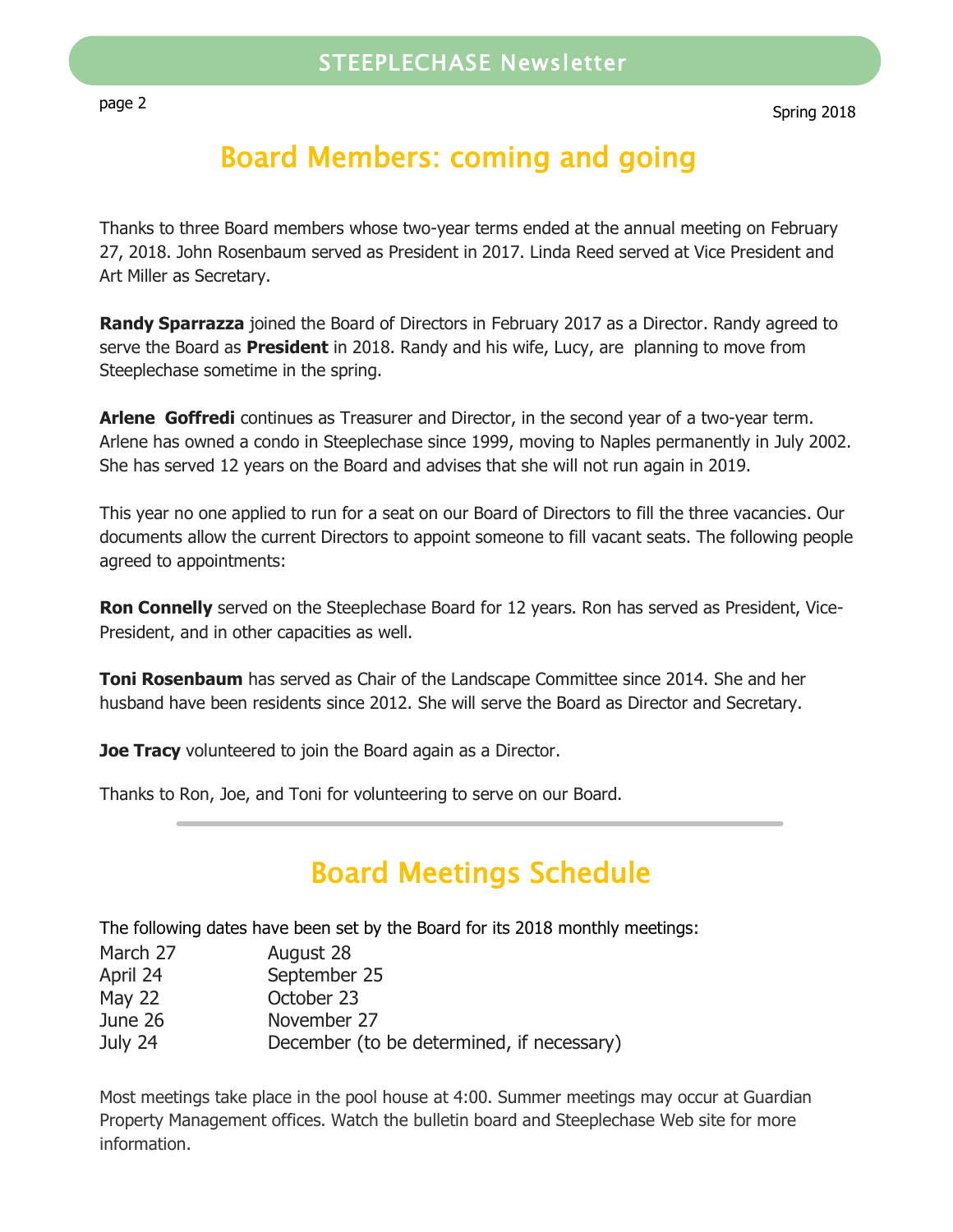## From the Treasurer - Arlene Goffredi

It is early in the year 2018 to report anything significant in our financial status.

However, a letter is on its way to you explaining the need for a special assessment of \$600 per unit to cover the monetary outlay for cleanup and repairs needed as a result of hurricane Irma.

We are very fortunate that the assessment is not higher as there have been reports of some communities issuing assessments in the thousands of dollars per unit owner.

# Building and Maintenance Committee

Submitted by Len Hook

The following report indicates that your Building and Maintenance Committee has been very hard at work. Their efforts are the reason that Steeplechase has maintained its

- Gutters cleaned, and straightened where possible. Request for quotes on gutter replacement on buildings where they cannot be fixed, plus kick-panel at clubhouse.
- Soffits repaired to prevent pest intrusion.
- Downspouts secured; where loose, they were fixed with self-tapping screws.
- Splash blocks and river rocks installed at base of downspouts to prevent erosion.
- New support system installed and electric panel re-installed for irrigation pump
- Storm sewers at entrance on Aintree Lane were hydro-flushed to enable road drainage during storms.
- Leaking backflow valve for hose at clubhouse replaced
- Pool deck power-washed and cleaned
- With the Pool Committee, researched and ordered new pool umbrellas and stands.
- As part of "high risk" items on property, advised owners to replace smoke detectors over 10 years old. Several have been replaced with assistance of Randy Sparrazza.

**Note:** It is recommended that all owners periodically review "Maintenance of High Risk Components" under "Forms" on the Steeplechase website, and also posted on bulletin board.

#### Building and Maintenance Committee members

Galen Ausloos, Rick Elnes, Len Hook, Glenn Ruoff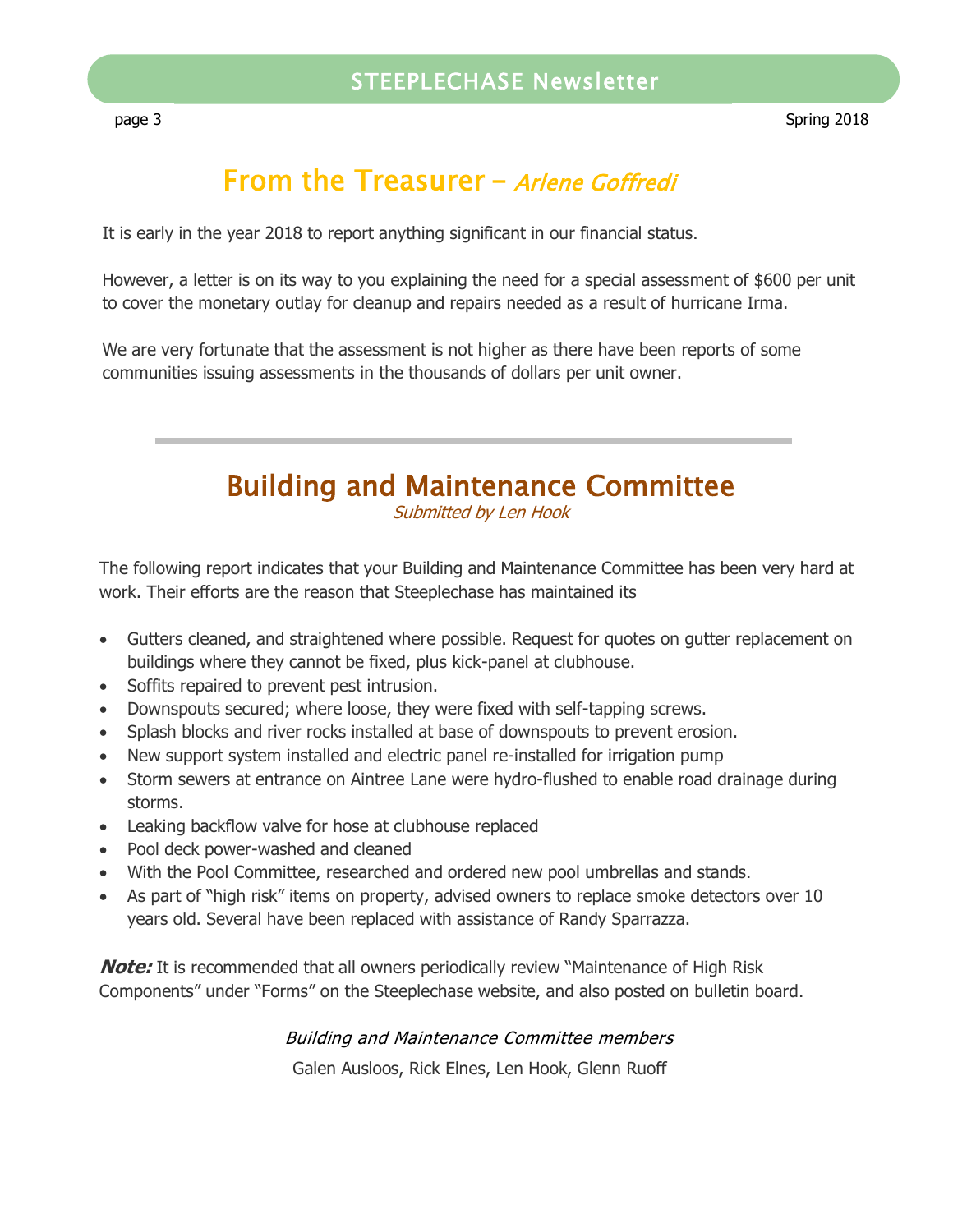### STEEPLECHASE Newsletter



### Landscape News – Toni Rosenbaum

Many landscape projects will be completed by the end of March. These include replacing declining plant material, replacing material damaged by Hurricane Irma, and removing "volunteer" plants that appeared in courtyards and other plant beds. Also, two dead pine trees will be removed. Work listed on nine proposals approved in January by the Board will affect almost all of the 13 buildings on property.

#### How do landscape projects come about?

Every other month the Chair of the Landscape Committee walks through the entire property with a Client Representative of Greenscapes, our landscape contractor. Prior to that scheduled meeting, the Chair reviews the entire property, noticing declining plant material and "volunteer" plants (those we don't plant but which arrive via nature). Plant maintenance and replacement is then submitted to the Board in the form of proposals from Greenscapes. Those proposals include the location of the proposed work, the plant material, and the cost. The Board either approves or declines the proposals.

#### How long does it take to get work done?

Here's one example of a project done last year. Proposal #98483 was issued by Greenscapes on February 3, 2017. It involved buildings A, C, E, G, and H. The Board approved the proposal on March 7, 2017, the first Board meeting following receipt of the proposal. The work was completed on March 27.

#### What other work does Greenscapes do?

Greenscapes mows our property and removes debris. This occurs weekly from April to early November and every other week from November to March. Crews edge driveways and our road, trim plant material including trees under 12 ft tall monthly, fertilize turf, weed, apply pest control material, and maintain our irrigation system. They perform an irrigation audit monthly, checking timing and equipment.

> **!!! If you want to report a landscape or irrigation issue, please contact Toni Rosenbaum, Chair, Landscape Committee at amr9@cornell.edu or 234-6017. If unavailable, call another member of the Landscape Committee. Please do NOT call Greenscapes or Guardian Property Management.**

Landscape Committee members Toni Rosenbaum, Chair (239-234-6017), Nancy Amos, Ann Goodnight, Len Hook, Linda Reed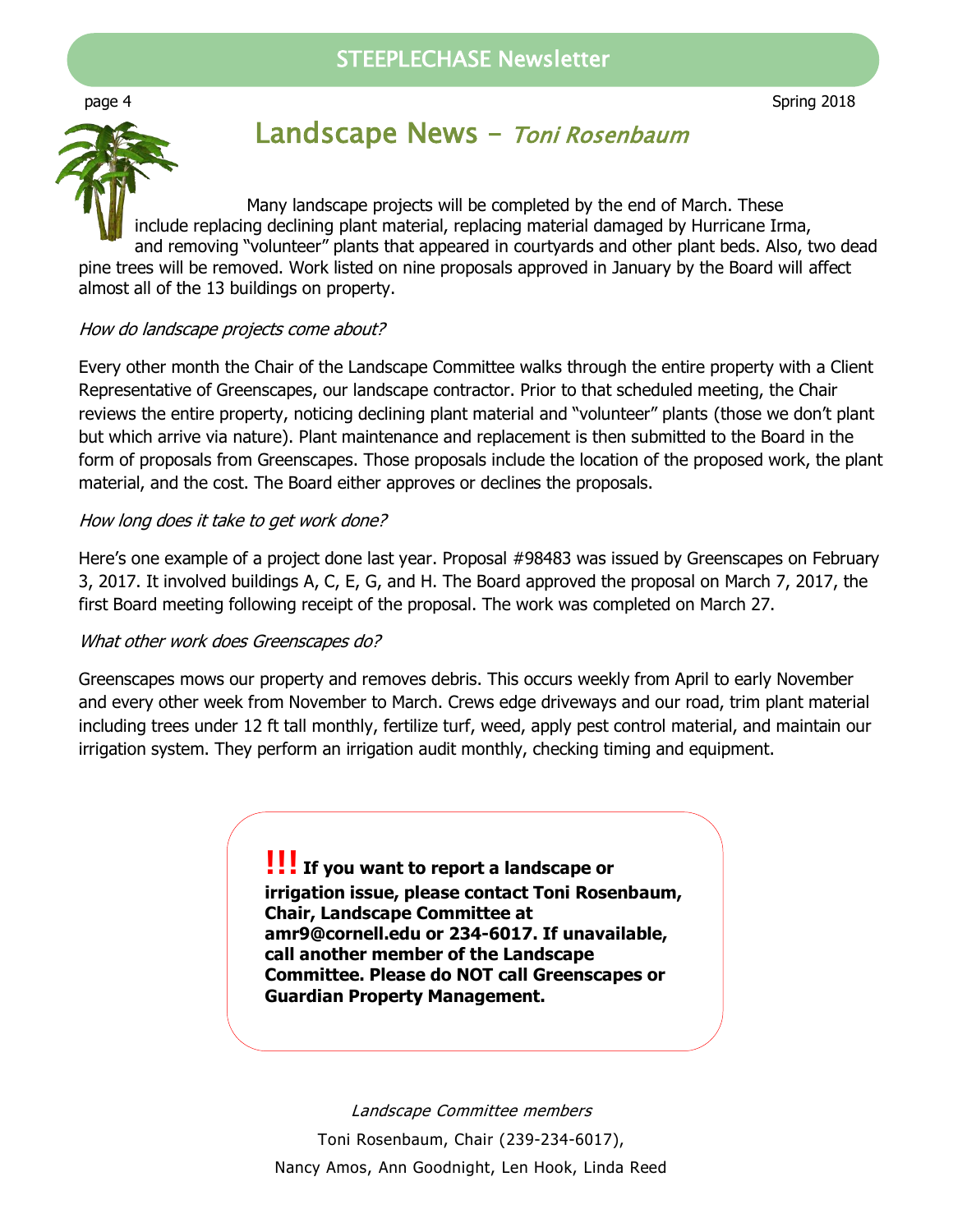### STEEPLECHASE Newsletter

page 5 Steeplechase Newsletter and the second service of the second service of the service of the service of the service of the service of the service of the service of the service of the service of the service of the serv

Spring 2018

## Social Schedule



The dates for Steeplechase social events are posted on both the Web site and the mail kiosk bulletin board.

Check the bulletin board at the mail kiosk for all the dates. Join us!

#### **DATES**

**for spring socials** April 12 (5:30) May 17 (5:30)

#### **DATES**

#### **for summer socials** June 7 June 21

July 12 July 26

August 9 August 23

September 13 September 27

### Pool

*Reported by Pat Hueter, Chair, Pool Committee Ralph Childs, Arlene Goffredi, Carole Veitch*



There are new sun umbrellas and bases on the pool deck! It was a combined effort between the Pool Committee and the Building and Maintenance Committee. We particularly want to thank Rick Elnes for his untiring diligence researching the products for the right price.

The deck and fence were power washed.

Thanks to George Sworin for donating a medic safety board which he has hung on the south end fence.

Ralph Childs was able to find a welding company to fix a broken chaise.

I want to thank the Committee members for their help.



## New Resident

Steeplechase welcomes new resident!

Clifford Brennan moved into M201. Welcome to our neighborhood! Join us at an upcoming social event.